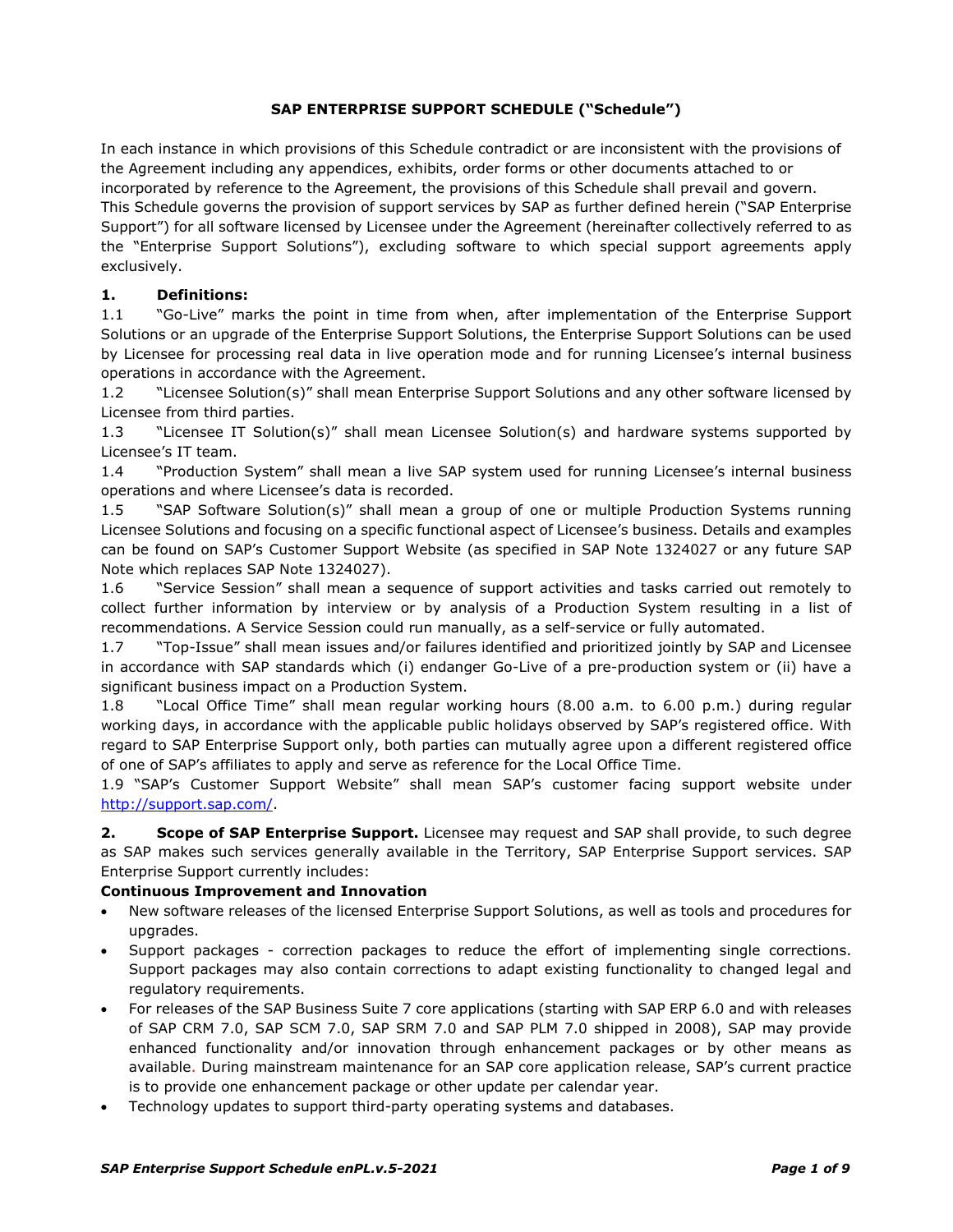- Available ABAP source code for SAP software applications and additionally released and supported function modules.
- Software change management, such as changed configuration settings or Enterprise Support Solutions upgrades, is supported for example with content, tools and information material.
- SAP provides Licensee with up to five days remote support services per calendar year from SAP solution architects
	- o to assist Licensee in evaluating the innovation capabilities of the latest SAP enhancement package and how it may be deployed for Licensee's business process requirements.
	- o to give Licensee guidance in form of knowledge transfer sessions, weighted one day, for defined SAP software/applications or Global Support Backbone components. Currently, content and session schedules are stated at [http://support.sap.com/enterprisesupport.](http://support.sap.com/enterprisesupport) Scheduling, availability and delivery methodology is at SAP's discretion.
- SAP gives Licensee access to guided self-services as part of SAP Solution Manager Enterprise Edition, helping the Licensee to optimize technical solution management of selected Enterprise Support Solutions.

### **Advanced Support for Enhancement Packages and other SAP Software Updates**

SAP offers special remote checks delivered by SAP solution experts to analyze planned or existing modifications and identify possible conflicts between Licensee custom code and enhancement packages and other Enterprise Support Solutions updates. Each check is conducted for one specific modification in one of Licensee's core business process steps. Licensee is entitled to receive two services from one of the following categories per calendar year per SAP Software Solution.

- Modification Justification: Based on Licensee's provision of SAP required documentation of the scope and design of a planned or existing custom modification in SAP Solution Manager Enterprise Edition, SAP identifies standard functionality of Enterprise Support Solutions which may fulfill the Licensee's requirements (for details see [https://support.sap.com/support-programs](https://support.sap.com/support-programs-services/programs/enterprise-support/academy/delivery/continuous-quality-check.html)[services/programs/enterprise-support/academy/delivery/continuous-quality-check.html\)](https://support.sap.com/support-programs-services/programs/enterprise-support/academy/delivery/continuous-quality-check.html).
- Custom Code Maintainability: Based on Licensee's provision of SAP required documentation of the scope and design of a planned or existing custom modification in SAP Solution Manager Enterprise Edition, SAP identifies which user exits and services may be available to separate custom code from SAP code (for details see [https://support.sap.com/support-programs-services/programs/enterprise](https://support.sap.com/support-programs-services/programs/enterprise-support/academy/delivery/continuous-quality-check.html)[support/academy/delivery/continuous-quality-check.html\)](https://support.sap.com/support-programs-services/programs/enterprise-support/academy/delivery/continuous-quality-check.html).

### **Global Support Backbone**

- SAP's Customer Support Website SAP's knowledge database and SAP's extranet for knowledge transfer on which SAP makes available content and services to licensees and partners of SAP only.
- SAP Notes on SAP's Customer Support Website document software malfunctions and contain information on how to remedy, avoid and bypass errors. SAP Notes may contain coding corrections that licensees can implement into their SAP system. SAP Notes also document related issues, licensee questions, and recommended solutions (e.g. customizing settings).
- SAP Note Assistant a tool to install specific corrections and improvements to SAP components.
- **SAP Solution Manager Enterprise Edition** as described in Section 2.4

### **Mission Critical Support**

- Global incident handling by SAP for problems related to Enterprise Support Solutions, including Service Level Agreements for Initial Reaction Time and Corrective Action (for more information refer to Section 2.1.1).
- SAP Support Advisory Center as described in Section 2.2.
- Continuous Quality Checks as described in Section 2.3.
- Global 24x7 root cause analysis and escalation procedures in accordance with section 2.1 below.
- Root Cause Analysis for Custom Code: For Licensee custom code built with the SAP development workbench, SAP provides mission-critical support root-cause analysis, according to the Global Incident Handling process and Service Level Agreements stated in Sections 2.1.1, 2.1.2 and 2.1.3, applicable for priority "very high" and priority "high" incidents. If the Licensee custom code is documented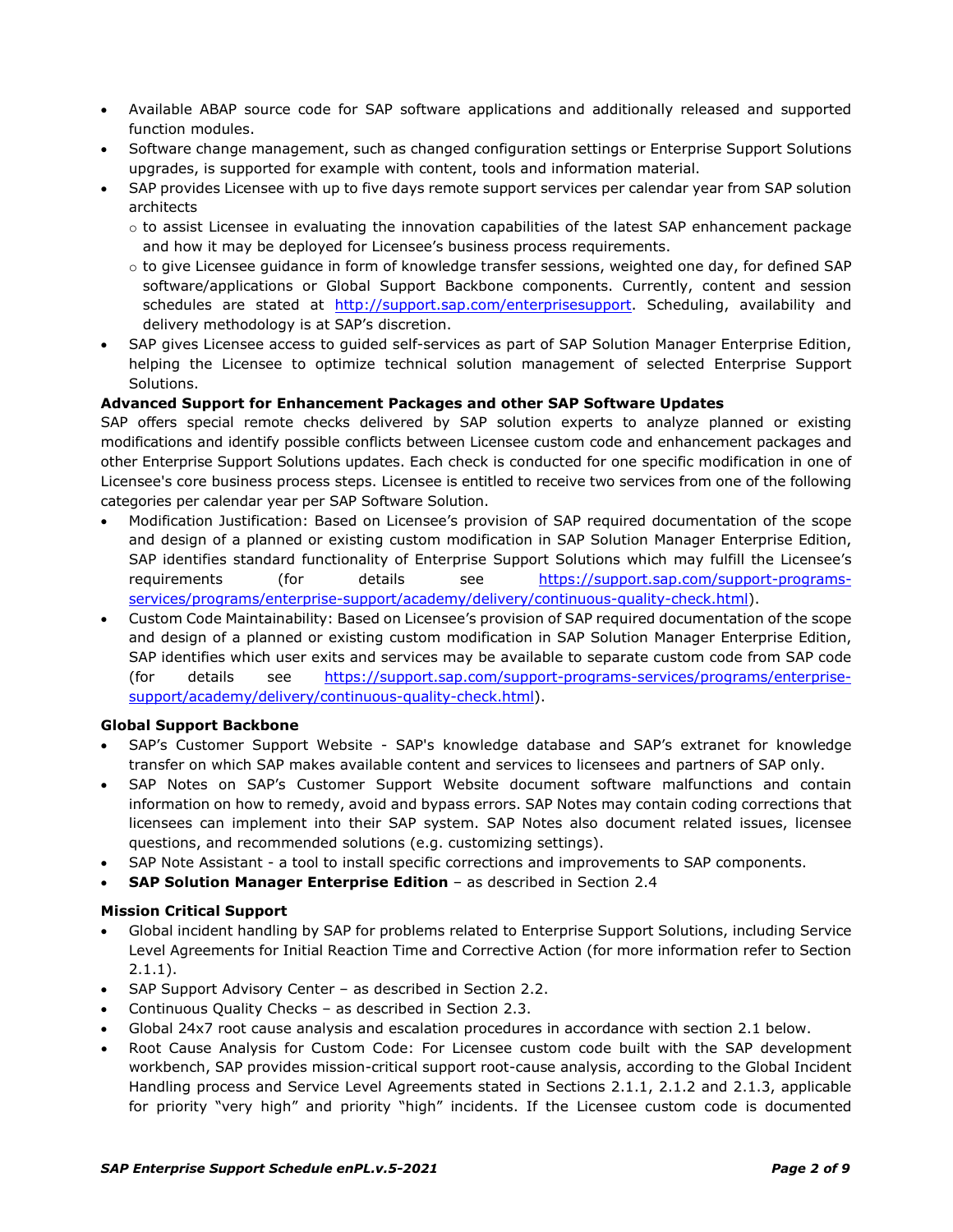according to SAP's then-current standards (for details see http://support.sap.com/supportstandards), SAP may provide guidance to assist Licensee in issue resolution

### **Other Components, Methodologies, Content and Community Participation**

- Monitoring components and agents for systems to monitor available resources and collect system status information of the Enterprise Support Solutions (e.g. SAP EarlyWatch Alert).
- Process descriptions and process content that may be used as pre-configured test templates and test cases via the SAP Solution Manager Enterprise Edition. In addition, the SAP Solution Manager Enterprise Edition assists Licensee's testing activities.
- Content and supplementary tools designed to help increase efficiency, in particular for implementations.
- Tools and content for SAP Application Lifecycle Management (shipped via SAP Solution Manager Enterprise Edition and/or the Enterprise Support Solutions and/or the applicable Documentation for Enterprise Support Solutions and/or SAP's Customer Support Website):
	- $\circ$  Tools for implementation, configuration, testing, operations and system administration
	- Best practices, guidelines, methodologies, process descriptions and process content. This content supports the usage of the tools for SAP Application Lifecycle Management.
- Access to guidelines via SAP's Customer Support Website, which may include implementation and operations processes and content designed to help reduce costs and risks.
- Participation in SAP's customer and partner community (via SAP's Customer Support Website), which provides information about best business practices, service offerings, etc.

**2.1. Global Incident Handling and Service Level Agreement (SLA).** When Licensee reports malfunctions, SAP supports Licensee by providing information on how to remedy, avoid or bypass errors. The main channel for such support will be the support infrastructure provided by SAP. Licensee may send an incident at any time. All persons involved in the incident resolution process can access the status of the incident at any time. For further details on definition of incident priorities, see SAP Note 67739.

In exceptional cases, Licensee may also contact SAP by telephone. Contact details are provided in SAP Note 560499. For such contact (and as otherwise provided) SAP requires that License provide remote access as specified in Section 3.2(iii).

The following Service Level Agreements ("SLA" or "SLAs") shall apply to all Licensee incidents that SAP accepts as being Priority 1 or 2 and which fulfill the prerequisites specified herein. Such SLAs shall commence in the first full Calendar Quarter following the Effective Date of this Schedule. As used herein, "Calendar Quarter" is the three-month period ending on March 31, June 30, September 30 and December 31 respectively of any given calendar year.

2.1.1 SLA for Initial Response Times:

a. Priority 1 Incidents ("Very High"). SAP shall respond to Priority 1 incidents within one (1) hour of SAP's receipt (twenty-four hours a day, seven days a week) of such Priority 1 incidents. An incident is assigned Priority 1 if the problem has very serious consequences for normal business transactions and urgent, business critical work cannot be performed. This is generally caused by the following circumstances: complete system outage, malfunctions of central SAP functions in the Production System, or Top-Issues, and for each circumstance a workaround is not available.

b. Priority 2 Incidents ("High"). SAP shall respond to Priority 2 incidents within four (4) hours of SAP's receipt during SAP's Local Office Time of such Priority 2 incidents. An incident is assigned Priority 2 if normal business transactions in a Production System are seriously affected and necessary tasks cannot be performed. This is caused by incorrect or inoperable functions in the SAP system that are required to perform such transactions and/or tasks.

2.1.2 SLA for Corrective Action Response Time for Priority 1 Incidents: SAP shall provide a solution, work around or action plan for resolution ("Corrective Action") of Licensee's Priority 1 incident within four hours of SAP's receipt (twenty-four hours a day, seven days a week) of such Priority 1 incident ("SLA for Corrective Action"). In the event an action plan is submitted to Licensee as a Corrective Action, such action plan shall include: (i) status of the resolution process; (ii) planned next steps, including identifying responsible SAP resources; (iii) required Licensee actions to support the resolution process; (iv) to the extent possible, planned dates for SAP's actions; and (v) date and time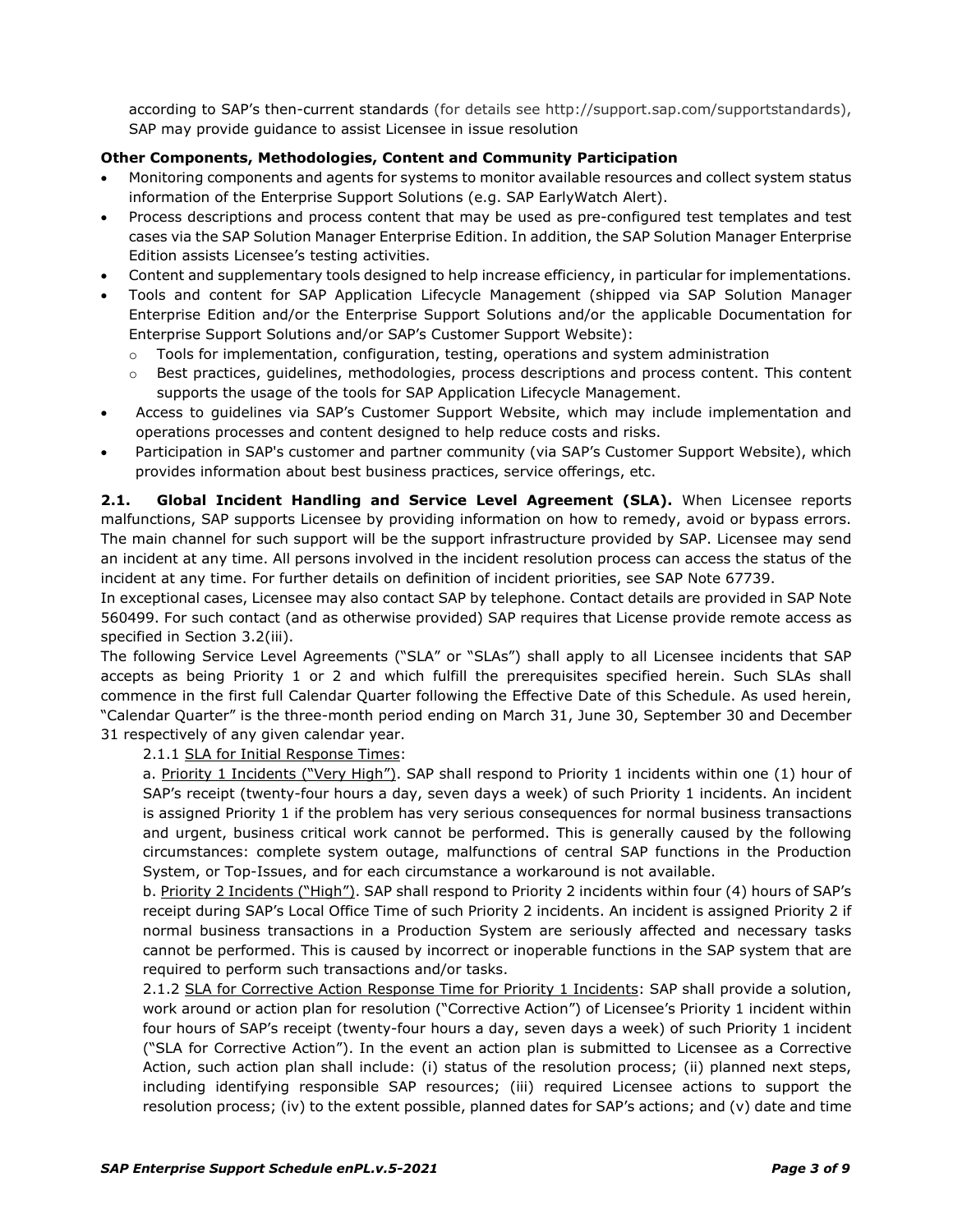for next status update from SAP. Subsequent status updates shall include a summary of the actions undertaken so far; planned next steps; and date and time for next status update. The SLA for Corrective Action only refers to that part of the processing time when the incident is being processed at SAP ("Processing Time"). Processing Time does not include the time when the incident is on status "Customer Action" or "SAP Proposed Solution", whereas (a) the status Customer Action means the incident was handed over to Licensee; and (b) the status SAP Proposed Solution means SAP has provided a Corrective Action as outlined herein. The SLA for Corrective Action shall be deemed met if within four (4) hours of processing time: SAP proposes a solution, a workaround or an action plan; or if Licensee agrees to reduce the priority level of the incident.

#### 2.1.3 Prerequisites and Exclusions.

2.1.3.1 Prerequisites. The SLAs shall only apply when the following prerequisites are met for incidents: (i) in all cases except for Root Cause Analysis for Custom Code under Section 2, incidents are related to releases of Enterprise Support Solutions which are classified by SAP with the shipment status "unrestricted shipment"; (ii) incidents are submitted by Licensee in English via the SAP Solution Manager Enterprise Edition in accordance with SAP's then current incident handling log-in procedure which contain the relevant details necessary (as specified in SAP Note 16018 or any future SAP Note which replaces SAP Note 16018) for SAP to take action on the reported incident; (iii) incidents are related to a product release of Enterprise Support Solutions which falls into Mainstream Maintenance or Extended Maintenance.

For Priority 1 incidents, the following additional prerequisites must be fulfilled by Licensee: (a) the issue and its business impact are described in detail sufficient to allow SAP to assess the issue; (b) Licensee makes available for communications with SAP, twenty four (24) hours a day, seven (7) days a week, an English speaking contact person with training and knowledge sufficient to aid in the resolution of the Priority 1 incident consistent with Licensee's obligations hereunder; and (c) a Licensee contact person is provided for opening a remote connection to the system and to provide necessary log-on data to SAP.

2.1.3.2 Exclusions. For SAP Enterprise Support in particular the following types of Priority 1 incidents are excluded from the SLAs: (i) incidents regarding a release, version and/or functionalities of Enterprise Support Solutions developed specifically for Licensee (including without limitation those developed by SAP Custom Development and/or by SAP subsidiaries) except for custom code built with the SAP development workbench; (ii) incidents regarding country versions that are not part of the Enterprise Support Solutions and instead are realized as partner add-ons, enhancements, or modifications are expressly excluded even if these country versions were created by SAP or an affiliate of SAP; (iii) the root cause behind the incident is not a malfunction, but a missing functionality ("development request") or the incident is ascribed to a consulting request.

#### 2.1.4 Service Level Credit.

2.1.4.1 SAP shall be deemed to have met its obligations pursuant to the SLAs as stated above by reacting within the allowed time frames in ninety-five percent (95%) of the aggregate cases for all SLAs within a Calendar Quarter. In the event Licensee submits less than twenty (20) incidents (in the aggregate for all SLAs) pursuant to the SLAs stated above in any Calendar Quarter during the Enterprise Support term, Licensee agrees that SAP shall be deemed to have met the its obligations pursuant to the SLAs stated above if SAP has not exceeded the stated SLA time-frame in more than one incident during the applicable Calendar Quarter.

2.1.4.2. Subject to Section 2.1.4.1 above, in the event that the timeframes for the SLA's are not met (each a "Failure"), the following rules and procedures shall apply: (i) Licensee shall inform SAP in writing of any alleged Failure; (ii) SAP shall investigate any such claims and provide a written report proving or disproving the accuracy of Licensee's claim; (iii) Licensee shall provide reasonable assistance to SAP in its efforts to correct any problems or processes inhibiting SAP's ability to reach the SLAs; (iv) subject to this Section 2.1.4, if based on the report, an SAP Failure is proved, SAP shall apply a Service Level Credit ("SLC") to Licensee's next SAP Enterprise Support Fee invoice equal to one quarter percent (0.25%) of Licensee's SAP Enterprise Support Fee for the applicable Calendar Quarter for each Failure reported and proved, subject to a maximum SLC cap per Calendar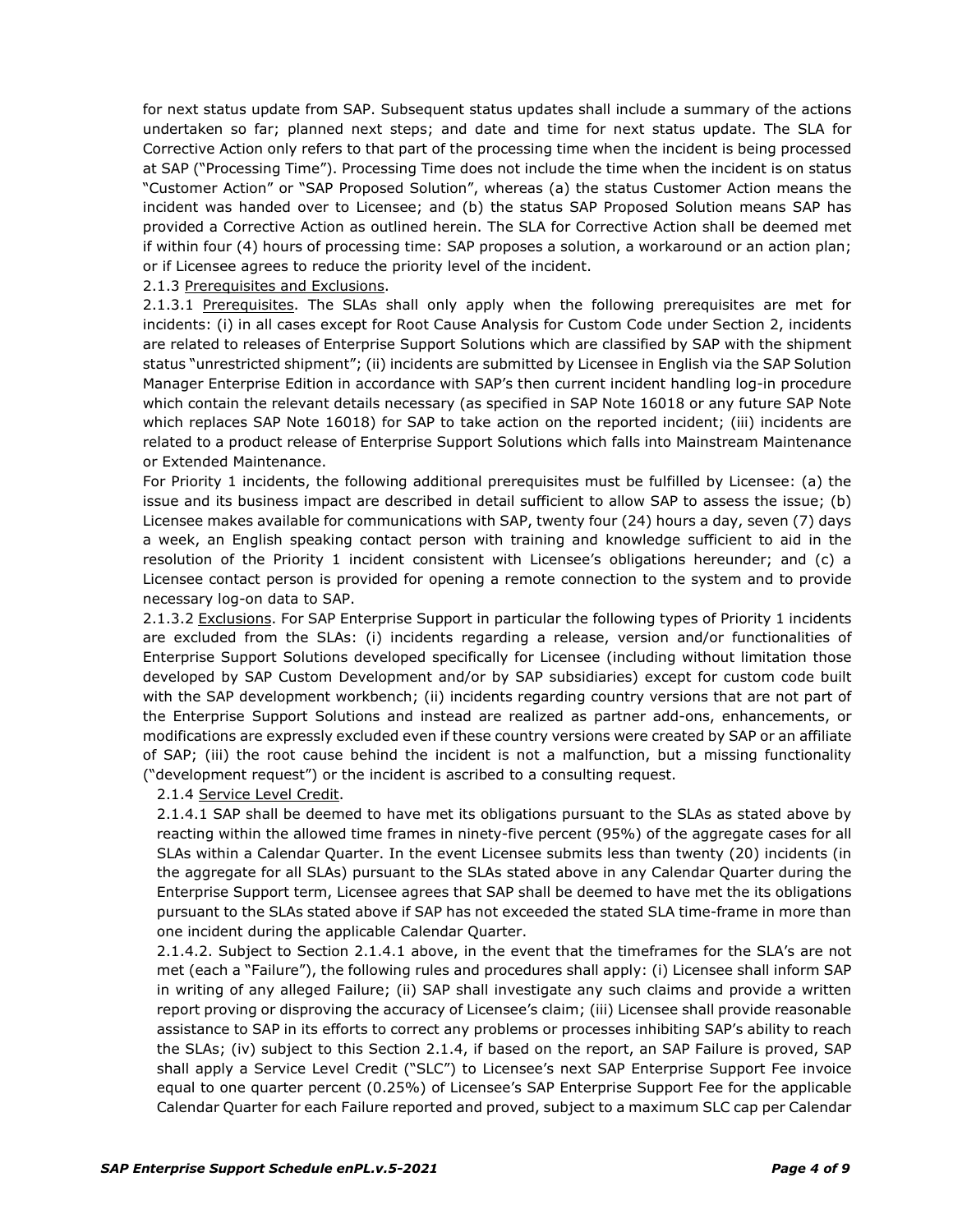Quarter of five percent (5%) of Licensee's SAP Enterprise Support Fee for such Calendar Quarter. Licensee bears the responsibility of notifying SAP of any SLCs within one (1) month after the end of a Calendar Quarter in which a Failure occurs. No penalties will be paid unless notice of Licensee's well-founded claim for SLC(s) is received by SAP in writing. The SLC stated in this Section 2.1.4 is Licensee's sole and exclusive remedy with respect to any alleged or actual Failure.

**2.2 SAP Support Advisory Center.** For Priority 1 and Top-Issues directly related to the Enterprise Support Solutions, SAP shall make available a global unit within SAP's support organization for mission critical support related requests (the "Support Advisory Center"). The Support Advisory Center will perform the following mission critical support tasks: (i) remote support for Top-Issues – the Support Advisory Center will act as an additional escalation level, enabling 24X7 root cause analysis for problem identification; (ii) Continuous Quality Check service delivery planning in collaboration with Licensee's IT, including scheduling and delivery coordination; (iii) provides one SAP Enterprise Support report on request per calendar year; (iv) remote primary certification of the SAP Customer Center of Expertise if requested by Licensee; and (v) providing guidance in cases in which Continuous Quality Checks (as defined in Section 2.3 below), an action plan and/or written recommendations of SAP show a critical status (e.g. a red CQC report) of the Enterprise Support Solutions.

As preparation for the Continuous Quality Check delivery through SAP Solution Manager Enterprise Edition, Licensee's Contact Person and SAP shall jointly perform one mandatory setup service ("Initial Assessment") for the Enterprise Support Solutions. The Initial Assessment shall be based upon SAP standards and documentation.

The designated SAP Support Advisory Center will be English speaking and available to Licensee's Contact Person (as defined below) or its authorized representative twenty-four hours a day, seven days a week for mission critical support related requests. The available local or global dial-in numbers are shown in SAP Note 560499.

The Support Advisory Center is only responsible for the above mentioned mission critical support related tasks to the extent these tasks are directly related to issues or escalations regarding the Enterprise Support Solutions.

**2.3 SAP Continuous Quality Check.** In case of critical situations related to the SAP Software Solution (such as Go Live, upgrade, migration or Top Issues), SAP will provide at least one Continuous Quality Check (the "Continuous Quality Check" or "CQC") per calendar year for each SAP Software Solution.

The CQC may consist of one or more manual or automatic remote Service Sessions. SAP may deliver further CQC's in cases where vital alerts are reported by SAP EarlyWatch Alert or in those cases where Licensee and the SAP Advisory Center mutually agree that such a service is needed to handle a Top-Issue. Details, such as the exact type and priorities of a CQC and the tasks of SAP and cooperation duties of Licensee, shall be mutually agreed upon between the parties. At the end of a CQC, SAP will provide Licensee with an action plan and/or written recommendations.

Licensee acknowledges that all or part of the CQC sessions may be delivered by SAP and/or a certified SAP partner acting as SAP's subcontractor and based on SAP's CQC standards and methodologies. Licensee agrees to provide appropriate resources, including but not limited to equipment, data, information, and appropriate and cooperative personnel, to facilitate the delivery of CQC's hereunder.

Licensee acknowledges that SAP limits CQC re-scheduling to a maximum of three times per year. Rescheduling must take place at least 5 working days before the planned delivery date. If Licensee fails to follow these guidelines, SAP is not obliged to deliver the yearly CQC to the Licensee.

# **2.4 SAP Solution Manager Enterprise Edition under SAP Enterprise Support.**

2.4.1 Use of SAP Solution Manager Enterprise Edition (and any successor to SAP Solution Manager Enterprise Edition provided hereunder) shall be subject to the Agreement and is solely for the following purposes under SAP Enterprise Support: (i) delivery of SAP Enterprise Support, and (ii) application lifecycle management for Licensee IT Solutions. Such application lifecycle management is limited solely to the following purposes:

- implementation, configuration, testing, operations, continuous improvement and diagnostics
- incident management (service desk), problem management and change request management as enabled using SAP CRM technology integrated in SAP Solution Manager Enterprise Edition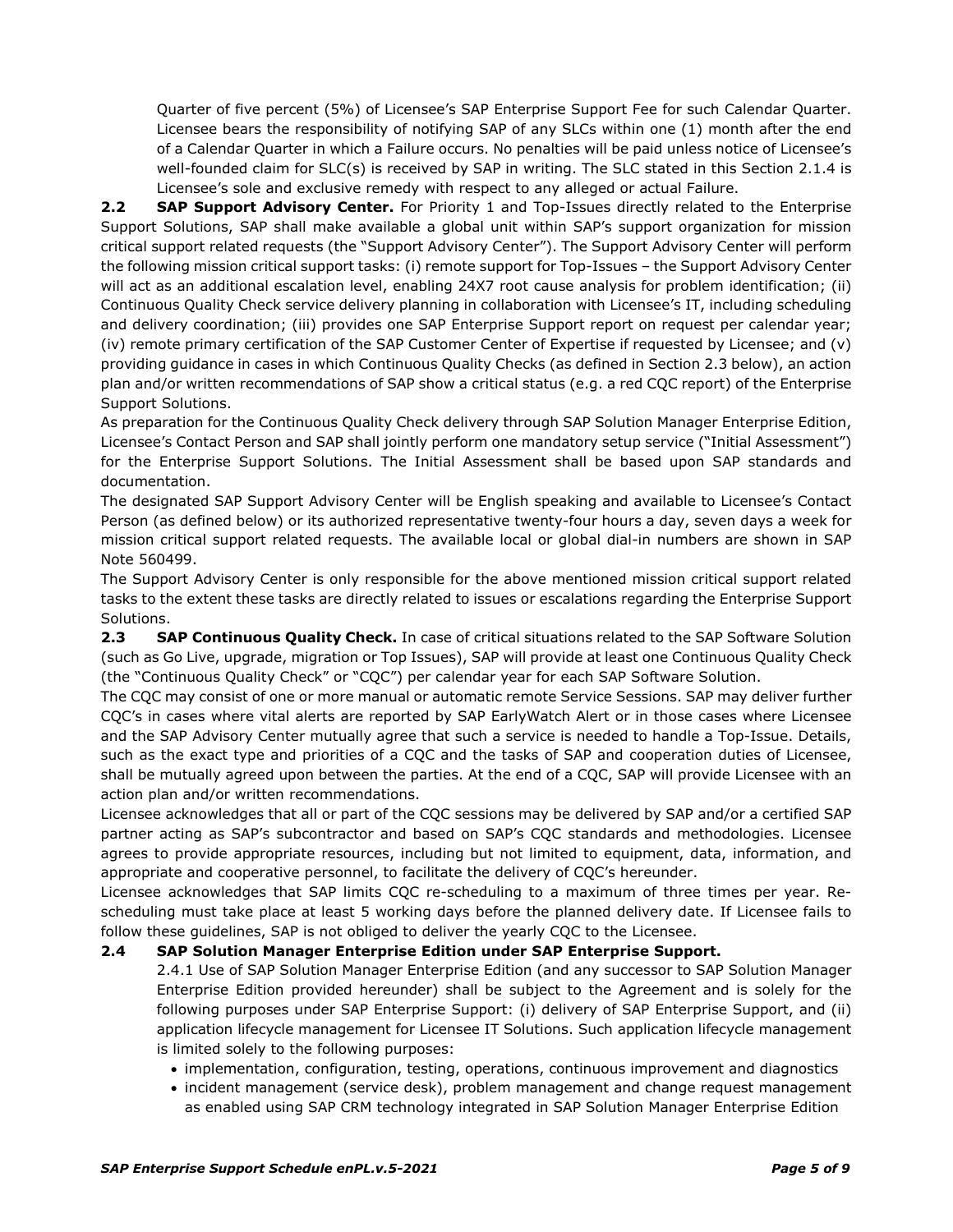- mobile application lifecycle management scenarios using SAP NetWeaver Gateway (or equivalent technology) integrated in SAP Solution Manager Enterprise Edition
- management of application lifecycle management projects for Licensee IT Solutions using the project management functionality of SAP Project and Portfolio Management integrated in SAP Solution Manager Enterprise Edition. (However, the portfolio management functionality of SAP Project and Portfolio Management is not in scope of SAP Solution Manager Enterprise Edition and will need to be licensed separately by Licensee.)
- administration, monitoring, reporting and business intelligence as enabled using SAP NetWeaver technology integrated in SAP Solution Manager Enterprise Edition. Business intelligence may also be performed provided the appropriate SAP BI software is licensed by Licensee as part of the Enterprise Support Solutions.

For application lifecycle management as outlined under section 2.4.1(ii) above, Licensee does not require a separate Package license to SAP CRM.

2.4.2 Licensee is entitled to use those SAP databases which are listed on SAP's Customer Support Website that are generally available to all SAP licensees together with SAP Solution Manager. This runtime license is limited to the use of the relevant database as underlying database of the SAP Solution Manager and limited to the term of this Schedule.

2.4.3 SAP Solution Manager Enterprise Edition may not be used for purposes other than those stated above. Without limiting the foregoing restriction, Licensee shall especially without limitation not use SAP Solution Manager Enterprise Edition for (i) CRM scenarios such as opportunity management, lead management, or trade promotion management except as CRM scenarios are expressly stated in Section 2.4.1; (ii) SAP NetWeaver usage types other than those stated above or (iii) application lifecycle management and in particular incident management (service desk) except for Licensee IT Solutions and (iv) non-IT shared services capabilities, including without limitation HR, Finance or Procurement; (v) SAP Project and Portfolio Management including but not limited to portfolio management or project management other than management of application lifecycle management projects as described above in Section 2.4.1; (vi) SAP NetWeaver Gateway, except for the mobile application lifecycle management scenarios within the scope described above in Section 2.4.1.

2.4.4 SAP – in its sole discretion – may update from time to time on SAP's Customer Support Website under http://support.sap.com/solutionmanager the use cases for SAP Solution Manager Enterprise Edition under this Section 2.4.

2.4.5 SAP Solution Manager Enterprise Edition shall only be used during the term of this Schedule subject to the licensed rights for the Software and exclusively for Licensee's SAP-related support purposes in support of Licensee's internal business operations. The right to use any SAP Solution Manager Enterprise Edition capabilities under SAP Enterprise Support other than those listed above is subject to a separate written agreement with SAP, even if such capabilities are accessible through or related to SAP Solution Manager Enterprise Edition. Licensee shall be entitled to allow any of its employees to use web self-services in the SAP Solution Manager Enterprise Edition during the term of this Schedule like creating support tickets, requesting support ticket status, ticket confirmation and change approvals directly related to Licensee IT Solutions.

2.4.6 In the event Licensee terminates SAP Enterprise Support and receives SAP Standard Support in accordance with Section 6, Licensee's use of SAP Solution Manager Enterprise Edition under SAP Enterprise Support shall cease. Thereafter, Licensee's use of SAP Solution Manager Enterprise Edition shall be governed by the terms and conditions of the SAP Standard Support Schedule.

2.4.7 Use of SAP Solution Manager Enterprise Edition may not be offered by Licensee as a service to third parties even if such third parties have licensed SAP Software; provided, third parties authorized to access the SAP Software under the Agreement may have access to SAP Solution Manager Enterprise Edition solely for SAP-related support purposes in support of Licensee's internal business operations under and in accordance with the terms of this Schedule.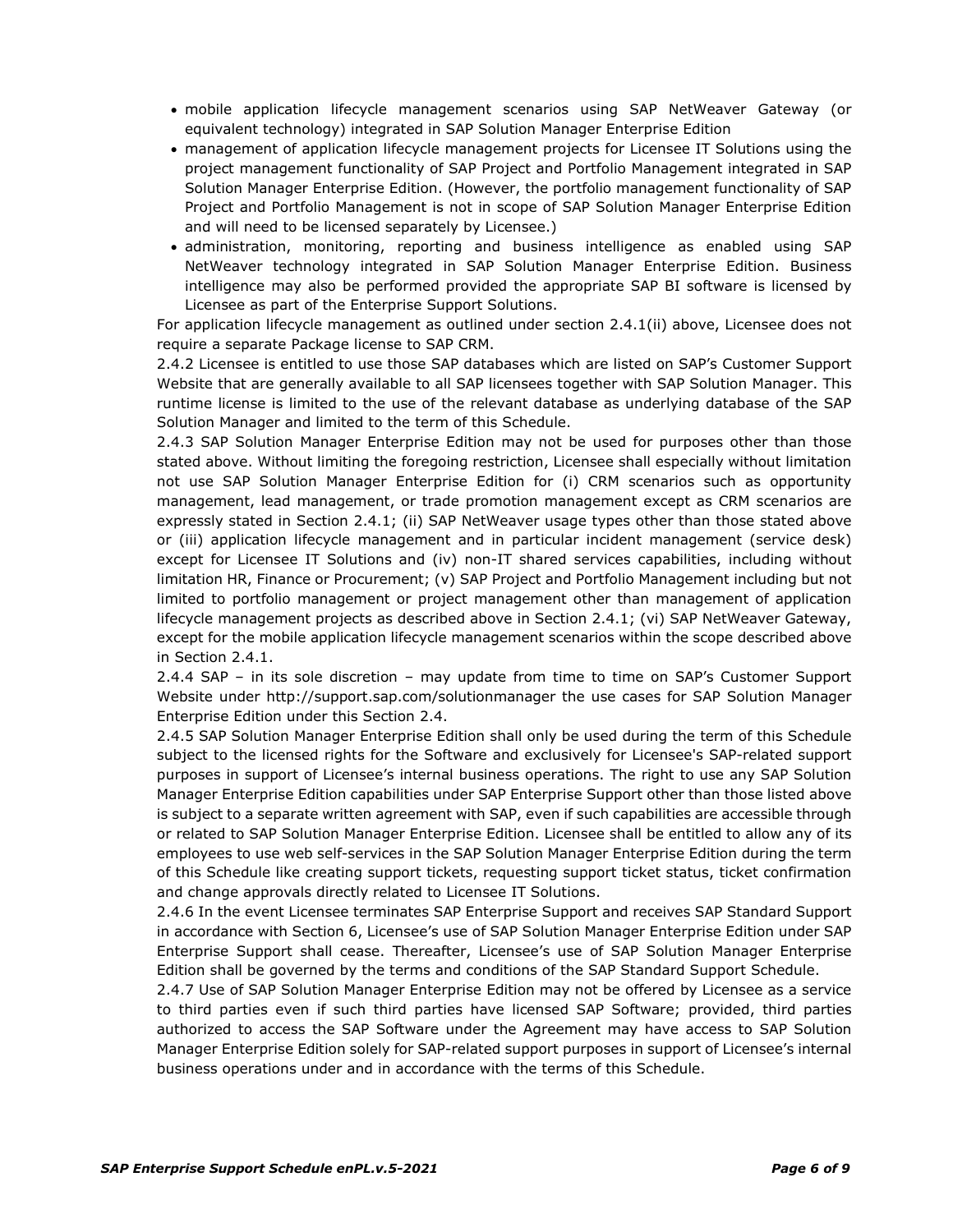# **3. Licensee's Responsibilities.**

**3.1 SAP Enterprise Support Program Management.** In order to receive SAP Enterprise Support hereunder, Licensee shall designate a qualified English speaking contact within its SAP Customer Center of Expertise for the Support Advisory Center (the "Contact Person") and shall provide contact details (in particular e-mail address and telephone number) by means of which the Contact Person or the authorized representative of such Contact Person can be contacted at any time. Licensee's Contact Person shall be Licensee's authorized representative empowered to make necessary decisions for Licensee or bring about such decision without undue delay.

**3.2 Other Requirements**. In order to receive SAP Enterprise Support hereunder, Licensee must further satisfy the following requirements:

(i) Continue to pay all Enterprise Support Service Fees in accordance with the Agreement and this Schedule. (ii) Otherwise fulfill its obligations under the Agreement and this Schedule.

(iii) Provide and maintain remote access via a technical standard procedure as defined by SAP and grant SAP all necessary authorizations, in particular for remote analysis of issues as part of incident handling. Such remote access shall be granted without restriction regarding the nationality of the SAP employee(s) who process incidents or the country in which they are located. Licensee acknowledges that failure to grant access may lead to delays in incident handling and the provision of corrections, or may render SAP unable to provide help in an efficient manner. The necessary software components must also be installed for support services. For more details, see SAP Note 91488.

(iv) Establish and maintain an SAP certified Customer COE meeting the requirements specified in Section 4 below.

(v) Have installed, configured and be using productively, an SAP Solution Manager Enterprise Edition Software system, with the latest patch levels for Basis, and the latest SAP Solution Manager Enterprise Edition support packages.

(vi) Activate SAP EarlyWatch Alert for the Production Systems and transmit data to Licensee's productive SAP Solution Manager Enterprise Edition system. See SAP Note 1257308 for information on setting up this service.

(vii) Perform the Initial Assessment as described in Section 2.2 and implement all the recommendations of SAP classified as mandatory.

(viii) Establish a connection between Licensee's SAP Solution Manager Enterprise Edition installation and SAP and a connection between the Enterprise Support Solutions and Licensee's SAP Solution Manager Enterprise Edition installation.

(ix) Licensee shall maintain the solution landscape and core business processes in Licensee's SAP Solution Manager Enterprise Edition system for all Production Systems and systems connected to the Production Systems. Licensee shall document any implementation or upgrade projects in Licensee's SAP Solution Manager Enterprise Edition system.

(x) To fully enable and activate the SAP Solution Manager Enterprise Edition, Licensee shall adhere to the applicable documentation.

(xi) Licensee agrees to maintain adequate and current records of all modifications and, if needed, promptly provide such records to SAP.

(xii) Submit all incidents via the then current SAP support infrastructure as made available by SAP from time to time via updates, upgrades or add-ons.

(xiii) Inform SAP without undue delay of any changes to Licensee's installations and any other information relevant to the Enterprise Support Solutions.

# **4. Customer Center of Expertise.**

**4.1 Role of the Customer Center of Expertise.** In order to leverage the full potential value delivered as part of SAP Enterprise Support, Licensee is required to establish a Customer Center of Expertise ("Customer Center of Expertise", or "Customer COE"). The Customer COE is designated by Licensee as a central point of contact for interaction with the SAP support organization. As a permanent center of expertise, the Customer COE supports Licensee's efficient implementation, innovation, operation and quality of business processes and systems related to the SAP Software Solution based on the Run SAP methodology provided by SAP. The Customer COE should cover all core business process operations. SAP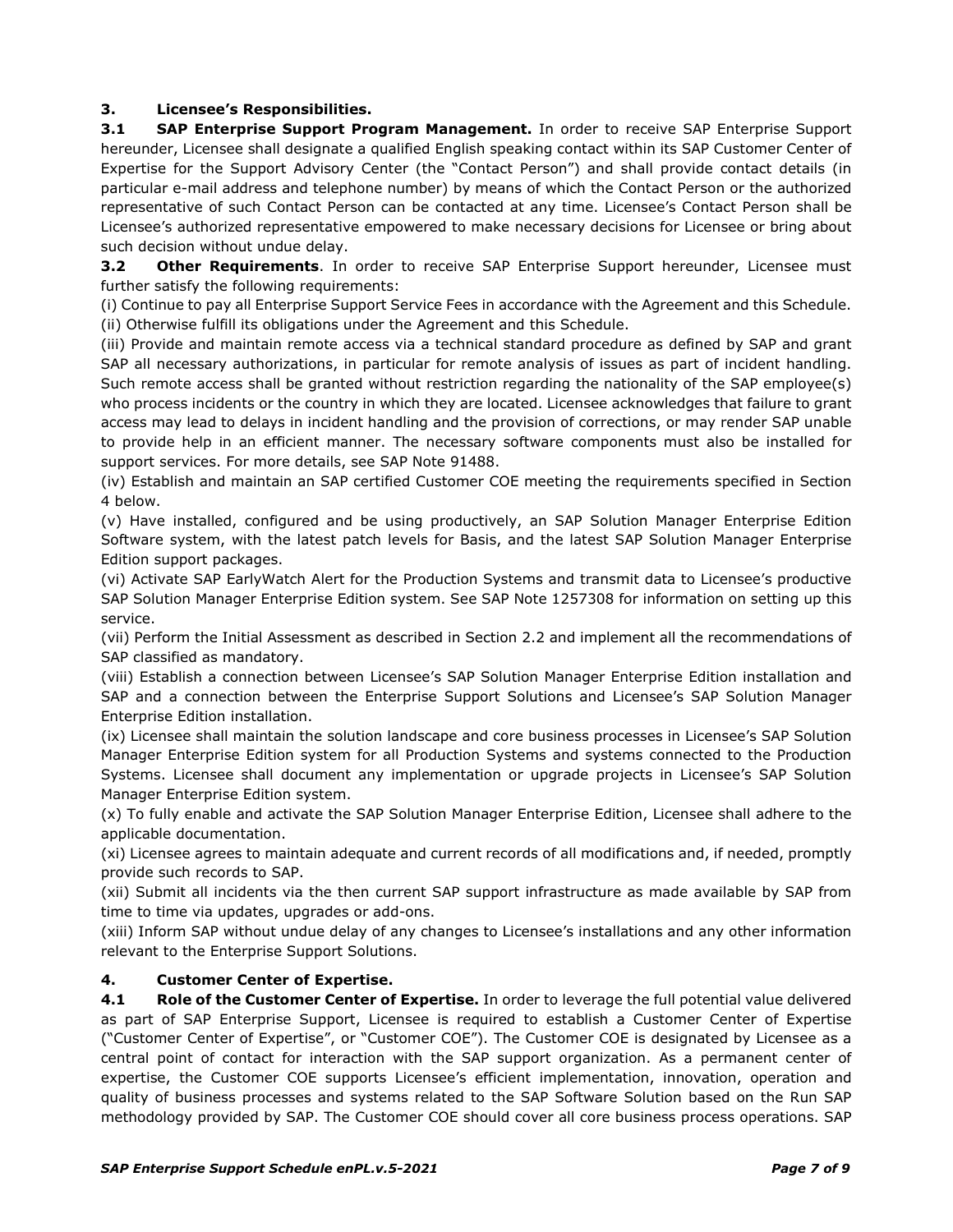recommends starting the implementation of the Customer COE as a project that runs in parallel with the functional and technical implementation projects.

**4.2 Basic Functions of the Customer COE.** The Customer COE must fulfill the following basic functions:

- Support Desk: Set-up and operation of a support desk with a sufficient number of support consultants for infrastructure/application platforms and the related applications during regular local working hours (at least 8 hours a day, 5 days (Monday through Friday) a week). Licensee support process and skills will be jointly reviewed in the framework of the service planning process and the certification audit.
- Contract administration: Contract and license processing in conjunction with SAP (license audit, maintenance billing, release order processing, user master and installation data management).
- Coordination of innovation requests: Collection and coordination of development requests from the Licensee and/or any of its affiliates, provided such affiliates are entitled to use the Enterprise Support Solutions under the Agreement. In this role the Customer COE shall also be empowered to function as an interface to SAP to take all action and decisions needed to avoid unnecessary modification of Enterprise Support Solutions and to ensure that planned modifications are in alignment with the SAP software and release strategy.
- Information management: Distribution of information (e.g. internal demonstrations, information events and marketing) about Enterprise Support Solutions and the Customer COE within the Licensee's organization.
- CQC and other remote services planning: Licensee regularly engages in a service planning process with SAP. The service planning starts during the initial implementation and will then be continued regularly.

**4.3 Customer COE Certification.** Licensee must establish a certified Customer COE upon the later to occur of the following: (i) within twelve months after the Effective Date; or (ii) within six months after Licensee has started using at least one of the Enterprise Support Solutions in live mode for normal business operations. To obtain the then-current primary Customer COE certification or re-certification by SAP, the Customer COE undergoes an audit procedure. Detailed information on the initial certification and recertification process and conditions, as well as information on the available certification levels, is available on SAP's Customer Support Website [\(http://support.sap.com/ccoe\)](http://support.sap.com/ccoe).

**5. Enterprise Support Fees.** SAP Enterprise Support Fees shall be paid annually in advance and shall be specified in appendices or order forms under the Agreement.

# **6. Termination**

**6.1** SAP Enterprise Support may be terminated by either party with three months' written notice (i) prior to the end of the Initial Term and (ii) thereafter, prior to the start of the following renewal period. Any termination provided in accordance with above will be effective at the end of the then-current SAP Enterprise Support period during which the termination notice is received by the respective party. Notwithstanding the forgoing, SAP may terminate SAP Enterprise Support after one month's written notice of Licensee's failure to pay Enterprise Support Fees.

**6.2** Notwithstanding Licensee's rights under Section 6.1, and provided Licensee is not in default of any obligations under the Agreement, Licensee may select SAP Standard Support with three months' written notice to SAP either (i) with respect to all orders for support that are solely on a calendar year renewal basis, prior to the start of the renewal period that follows the Initial Term that commenced as of Licensee's first order for SAP Enterprise Support; or (ii) with respect to all orders for support that are not solely on a calendar year renewal basis, prior to the start of the first renewal period in any calendar year that follows the Initial Term that commenced as of Licensee's first order for SAP Enterprise Support. Such selection shall be stated by Licensee in the notice letter, and shall terminate SAP Enterprise Support effective with the commencement of SAP Standard Support. Any such selection shall apply to all Enterprise Support Solutions and shall be on SAP's then-current terms and conditions for SAP Standard Support, including without limitation pricing. SAP and Licensee shall execute an amendment or other document to the Agreement memorializing Licensee's selection and SAP's then-current terms and conditions.

**6.3** For the avoidance of any doubt, termination of SAP Enterprise Support or selection to enroll in another type of SAP Support Services by Licensee pursuant to Support Services selection provisions under